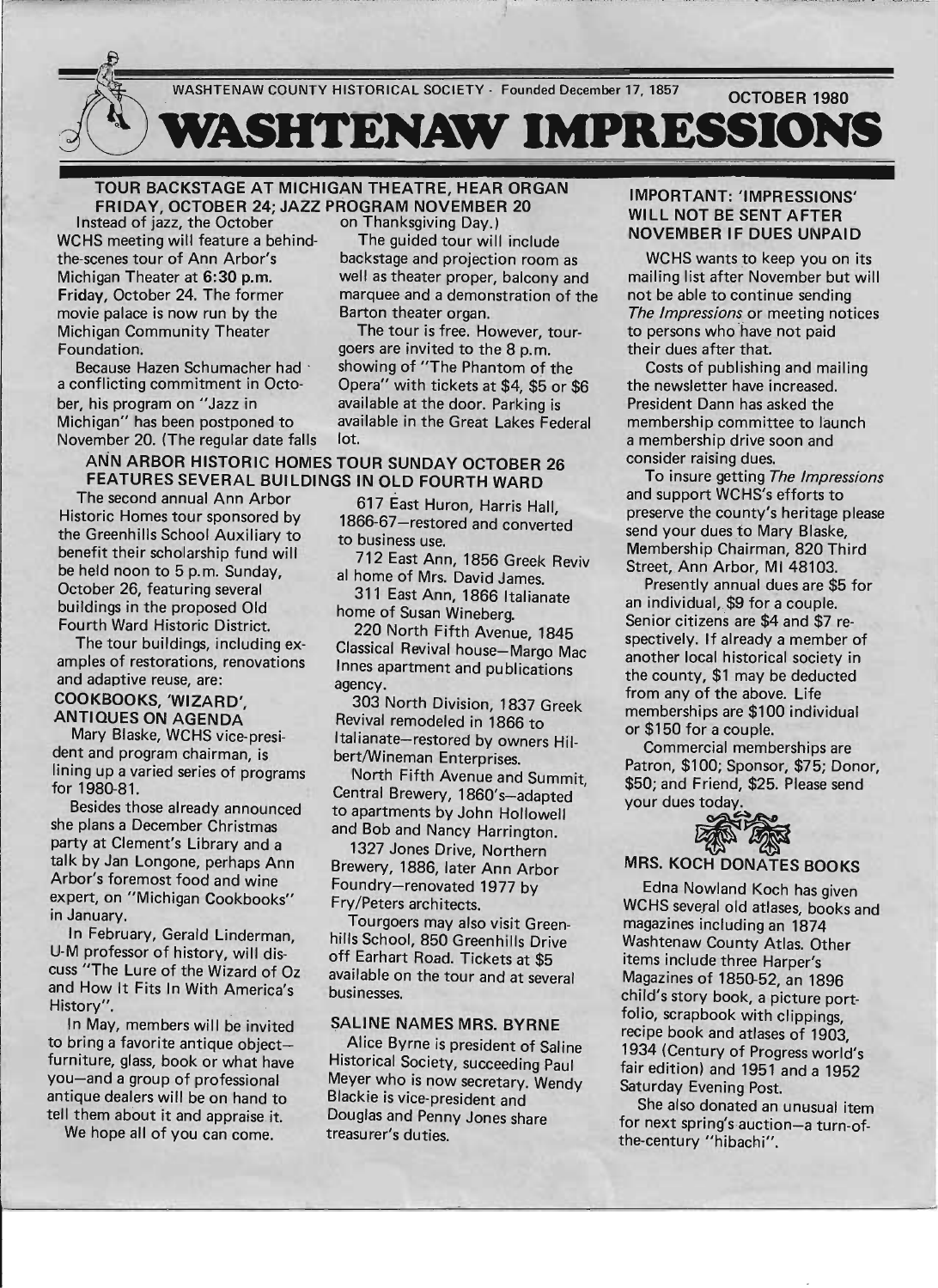# FROM VOYAGEURS TO HENRY FORD:

Michiganians don't have to go to the hills of Tennessee to hear real live "foot-stomping" fiddling according to Robert M. Fleck, folk arts coordinator for the Michigan Council for the Arts, who spoke at the September WCHS meeting.

Michigan has its own fiddlers-500 of them, he estimates. Fleck, former head of the Michigan Fiddlers Association, says there are 1,000 fiddlers-as opposed to violinists-in the Great Lakes area.

For the past two years he has been documenting the characteristic musics and dancing of Michigan and is just finishing a two-part movie entitled, "Save The Last Dance".

He showed the first part which traces the history of folk music in Michigan from the arrival of Europeans in the Great Lakes area in the 1600's to Henry Ford's revival of old-time music in the 1920's and 30's. The second film, which was still in the cutting room, deals with more recent and current music and dancing around the state in the folk tradition.

"A folk art is one you learn from somebody telling you how to do it-you don't read it in a book or listen to a record or learn it in school. That's my one-sentence definition of folk arts."

The sound, color film uses outdoor scenes, rare photographs, drawings and paintings and a narrator against a background of traditional fiddle and dulcimer tunes to tell its story.

"Only the hardiest of trappers will venture across the vast trackless snows of the Great Lakes forests," the narrator begins. "They crossed thousands of miles of water and forest in search of rich furs. On the fringes of these lands were frontier settlements.

"For these hardy pioneers, life was harsh and often bleak. The voyageurs, trappers, soldiers and settlers would gladly seize a chance to brighten their rugged lives of endless chores with a spirited dance.

"In Detroit, the French city of the straits, there was a fiddle in British journalist, Samuel Pepys, almost every household. They had reported fiddle and dulcimer being homes in faraway places. They show. After the Scots unsuccessful came by boat, then with the fight for independence, the English voyageurs canoeing down the banned Scottish bagpipes, causing winding rivers of French-held much traditional Scottish-type Canada, safely north of the British- music to be played on the fiddle. controlled Atlantic coast colonies. "Again the flags over Detroit

tradition of music and dance almost time to stars and bars. Many of as ancient as civilization in Europe, George Washington's soldiers took where around the year 1200 there payment for service in the form of appeared the ancestor of the piano-<br>rocky New England and New York a hollow box over the top of which hillsides only to discover that labor were stretched strings that players vielded rocks more often than could beat with little sticks or crops. Many turned westward to pluck with their fingers. seek the fabled rich oak openings

"The instrument that became the of the old northwest. dulcimer produced a regular and "Soon log cabins were erected melodious beat. These people also on the frontier. They served both played an ancestor of the violin as home and ballroom floor. A which was held upright, later hori- century earlier dulcimers were zontal. It too became popular for reported in New England. its melodies and simple harmonies. "The fiddle and dulcimer were Singly or together fiddle and likely among the settlers precious dulcimer made music and people few belongings brought to the joined together in time to this northwest. A dulcimer player or music to dance. fiddler was all the orchestra needed

ford these early instruments, but square dance in motion. Settlers all levels of society enjoyed and traveled long distances to such played them by the time the dances. French settled North America." "The immigrants rode the Erie The instruments were thus in- Canal across New York and then eluded with other items necessary transferred to steamboat for the for life at early eighteenth century trip across Lake Erie to Detroit. outposts like Detroit and Later travelers rode steam trains. Michillimackinac. The territory grew rapidly.

in 1761 France ceded the Great inns, in stately Greek revival style, Lakes region to Great Britain. Sol- reflected rapid growth. These inns diers' coats changed from blue to between the early turnpike towns red. **housed many a dance where weary** 

Scottish Michillimackinac fur day's progress over muddy trails. trader John Askins wrote to a **In prospering towns**, manufacfriend in Montreal urging that two turers produced instruments and fiddles be sent to provide music at sold them to musicians. New tunes social occasions. Two fiddles appear followed itinerant players like this in Askins' yearly inventory. Early banjo player photographed in Detroit journals describe dances early Kalamazoo. Perhaps he was music only by fiddlers. **• the banjo's ancestors were used by** 

## **Around Michigan**

arrived with the settlers from their played together at a London puppet

"With these colonists came a changed after the Revolution, this

"At first only nobility could af- to set a lively set of reels or a

"After decades of bitter warfare, The territory's public halls and "In the summer of 1778, travelers might forget a tortuous

lasting until dawn, at times with on his way up from the south where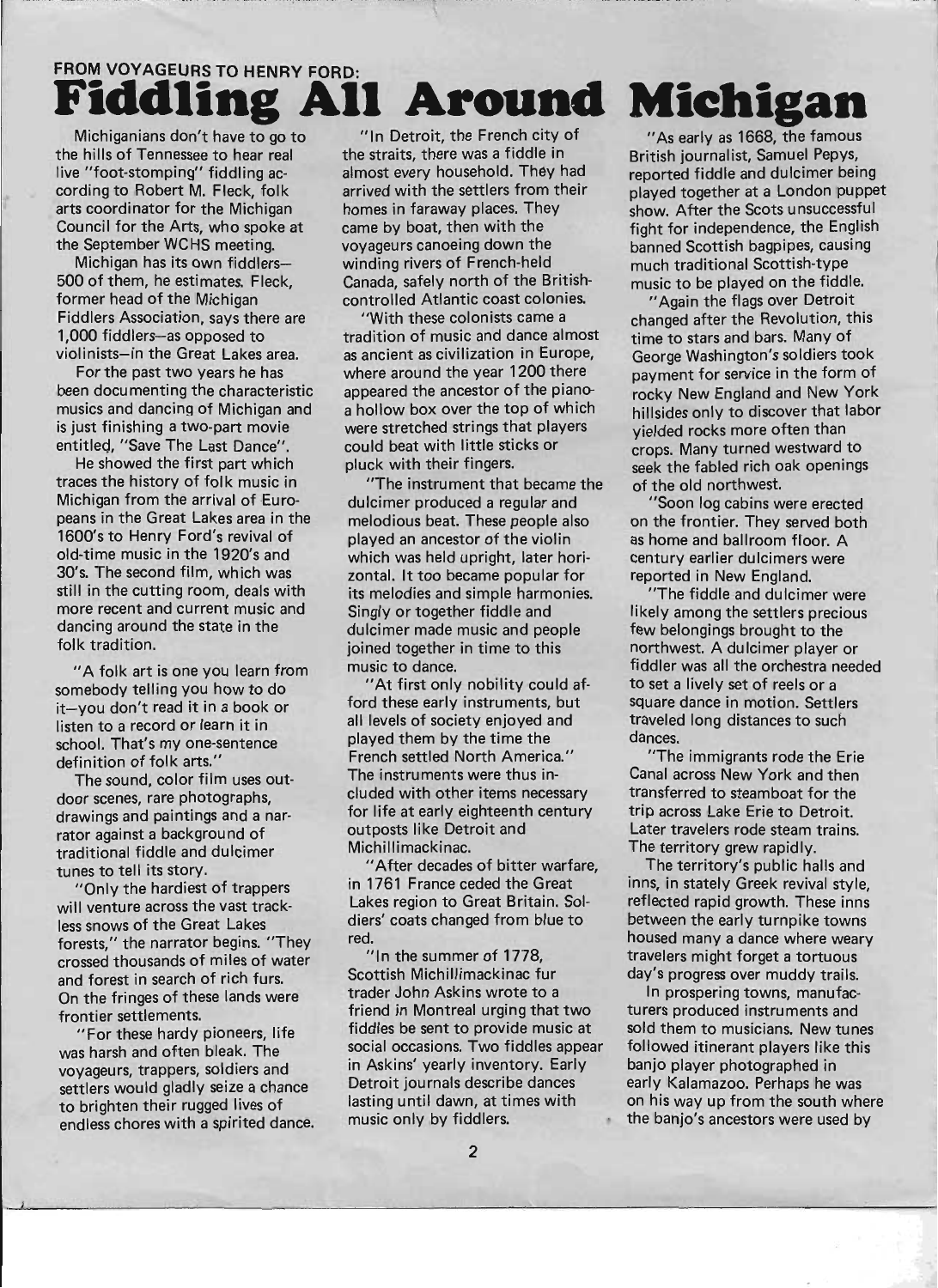### African slaves.

Meanwhile famine in Ireland caused waves of immigration to the United States and the westward movement brought many Irish to Michigan. Here established Protestant Yankees saw the Catholic Irish unfavorably. Both enjoyed the violin for dance music and very gradually the Irish jig joined the French quadrille, Scottish foursome reel and Yankee contra dance.

The growing tension between north and south at last erupted into a terrible civil war. The conflict took the lives of many a Michigan man who served in the union army-Frenchmen, Scots, Yankees, Irish and Germans alike.

Michigan's fiddlers who did return brought back new melodies learned in' the stag dances of the union camp. Even prior to the Civil War, Germans, fleeing political unrest in Europe, immigrated to Michigan. They added the waltz and schottische and brought a new type of dulcimer.

People worked hard to reap a bountiful harvest on Michigan's rich farmland. To shield the hard won fruits of their labors from the harsh Michigan winters, they built barns. Michigan's pioneer "cathedrals" shook not only to the beat of the threshing floor but also to the tread of the rye waltz. The people worked hard to help each other survive and shared in homemade entertainment almost as vigorous as their work.

Since before the Civil War Michigan's forests were cut by French Canadian men of the woods and Yankee sawmill operators. First the farmer-logger worked in the woods, Jiving in primitive camps all winter, then in spring driving the logs downriver to mill. New tunes were learned in the camps and taken back to the farm by fiddlers like this one playing for a logger's stag dance on the ice. Narrow gauge railroads arrived in the woods so each tree could be brought to mill despite the distance from a big river.

The age of the lumberjack arrived. In their camps, the dulcimer earned the name of lumberjack piano because of its piano-like tone and portability.

In residences in cities like Grand Rapids, Detroit and Kalamazoo, ballrooms echoed the sound of violins, basses, dulcimers and pianos playing the music of composers like "Cub" Berdan of Adrian who wrote the "Pacific Quadrille."



A genteel Saginaw lady of the 1870's displayed a fashionable new Spanish guitar, an instrument which rapidly became popular with respectable young people. The Johnson girls formed the Michigamme band in the western Upper Peninsula.

The clear, cold shores of Lake Superior beckoned to Finns, Swedes, Norwegians and Germans who in their turn brought a long history of violin and accordion music. Their accordions originated in Austria in the 1820's and quickly spread throughout Europe.

Marquette began as a mining outpost in the 1850's. After the Civil War the outpost rose to prominence as iron poured forth from underground and moved by sail down the lakes through the newly opened Soo Locks.

Miners from Italy found work in the constantly expanding Upper Peninsula copper and iron mines and introduced their own tradition of violin, accordion and mandolin music to places with names like Vulcan and Redjacket.

"Near the end of the 1800's, Michigan boasted a wide diversity of peoples." The shaded Michigan maps indicated areas most heavily settled in 1880 by people from New York state, Ohio, Canada and Germany. By 1900 Poles had settled in the north and south, Germans had spread widely throughout the state, Italians lived in the

mining regions of the northwestern Upper Peninulsa. Close by lived Finns. The Swedes were more widespread.

Because these ethnic groups lived near to one another and had to supply their own dance music. German waltzes mixed with Scottish reels and French quadrilles joined with Finnish ratika and Irish jigs. This was Michigan music.

As the century drew to a close more instruments were produced for growing numbers of Michigan musicians like this fine dulcimer made by Mortimer Delano. Players like the Kelly family performed old favorite fiddle and dulcimer tunes such as "Money Musk".

In the bustling cities, pianos were the rage. So was ragtime. Beginning in the cities, telephones, electricity and then automobiles brought rapid change. Distances that had taken days to travel were spanned in hours and the house party started to yield to the movies.

Tensions in Europe led to World War I and again thousands of Michigan men and women answered the call. Some returned to the small towns of the lower and upper peninsula and farms with logged out sandy soil. Radio soon came onto the scene.

In 1923, Henry Ford with friends Thomas Edison and Harvey Firestone met Jeb Bisbee, an old-time fiddler whose tunes reminded him of the music of his youth. He started a revival of old time music and square dancing. At one time he even had the music played in Ford dealerships.

Fleck said that collecting photographs from all over the state took the longest time. Only about 40 percent of all he found made it into the final film. He would eventually like to publish a book from his collection after he finishes the movies.

Fleck started playing classical music and noted that probably every violin player calls his instru ment his fiddle. He played "Turkey in the Straw", "Irish Washerwoman" and Miss McLeod's Reel.